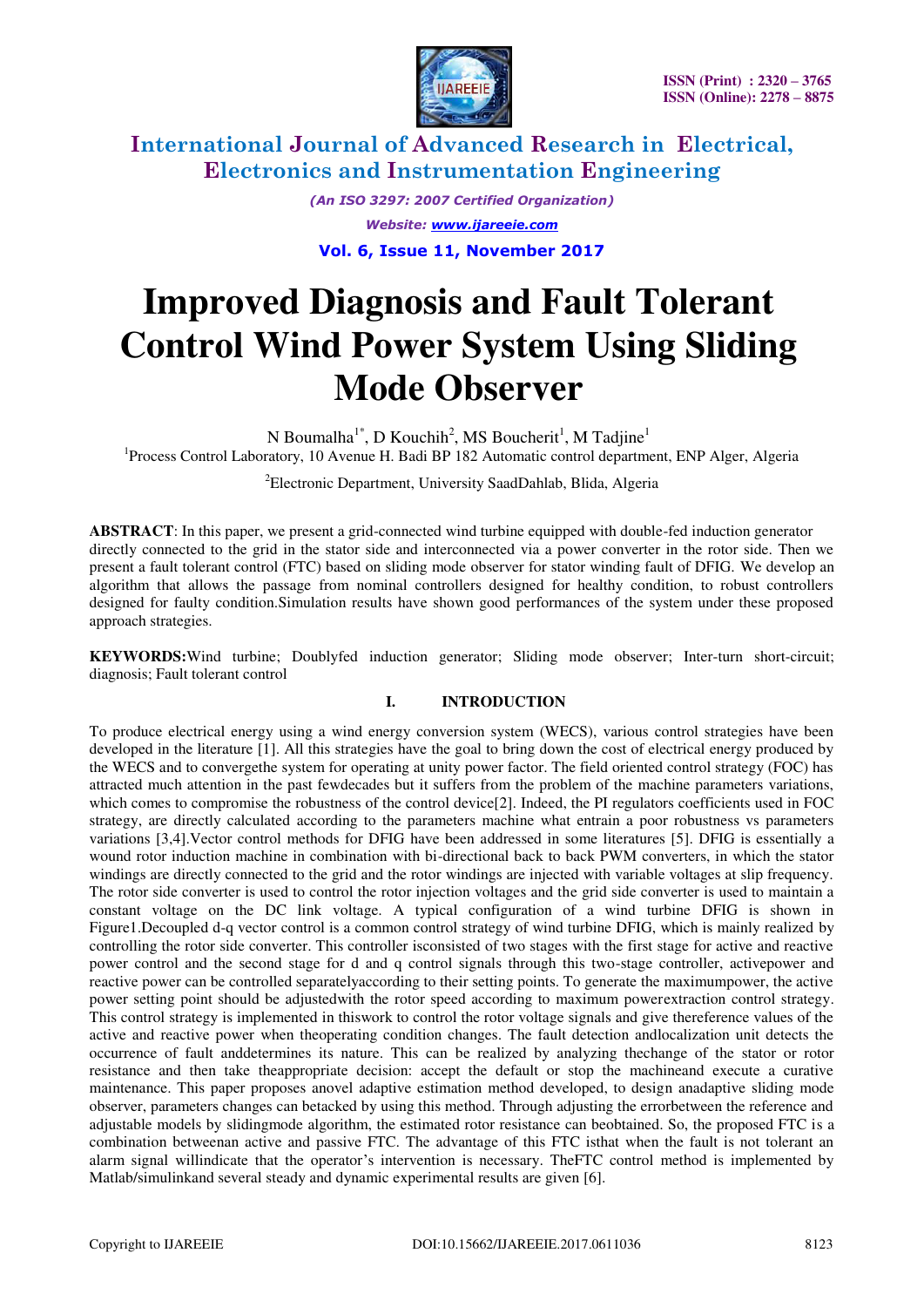

*(An ISO 3297: 2007 Certified Organization)* 

*Website: [www.ijareeie.com](http://www.ijareeie.com/)* 

### **Vol. 6, Issue 11, November 2017**

The schema of the device studied is given in Figure 1.



**Figure 1: Configuration of a DFIG wind turbine system.** 

#### **II. DFIG MODELING**

### **2.1.1. Model in a-b-c Coordinate Reference Frame**

In the stator reference frame (αs-βs), the mechanical/electrical energy conversion process is described by the equations of DFIG are defined by:

$$
\begin{cases}\nV_{\alpha s} = R_s \dot{I}_{\alpha s} + \frac{d\psi_{\alpha s}}{dt} \\
V_{\beta s} = R_s \dot{I}_{\beta s} + \frac{d\psi_{\alpha s}}{dt} \\
V_{\alpha s} = R_s \dot{I}_{\alpha s} + \frac{d\psi_{\alpha r}}{dt} + \omega_r \psi_{\beta r} \\
V_{\beta s} = R_s \dot{I}_{\beta s} + \frac{d\psi_{\alpha r}}{dt} + \omega_r \psi_{\alpha r} \\
(1)\n\end{cases}
$$

The equations of stator and rotor flux are given as follows:

$$
\begin{cases}\n\psi_{\alpha s} = L_s \dot{i}_{\alpha s} + M_{sr} \dot{i}_{\alpha r} \\
\psi_{\beta s} = L_s \dot{i}_{\beta s} + M_{sr} \dot{i}_{\beta r} \\
\psi_{\alpha r} = L_s \dot{i}_{\alpha r} + M_{rs} \dot{i}_{\alpha s} \\
\psi_{\beta r} = L_s \dot{i}_{\beta r} + M_{rs} \dot{i}_{\beta s} \\
\end{cases}
$$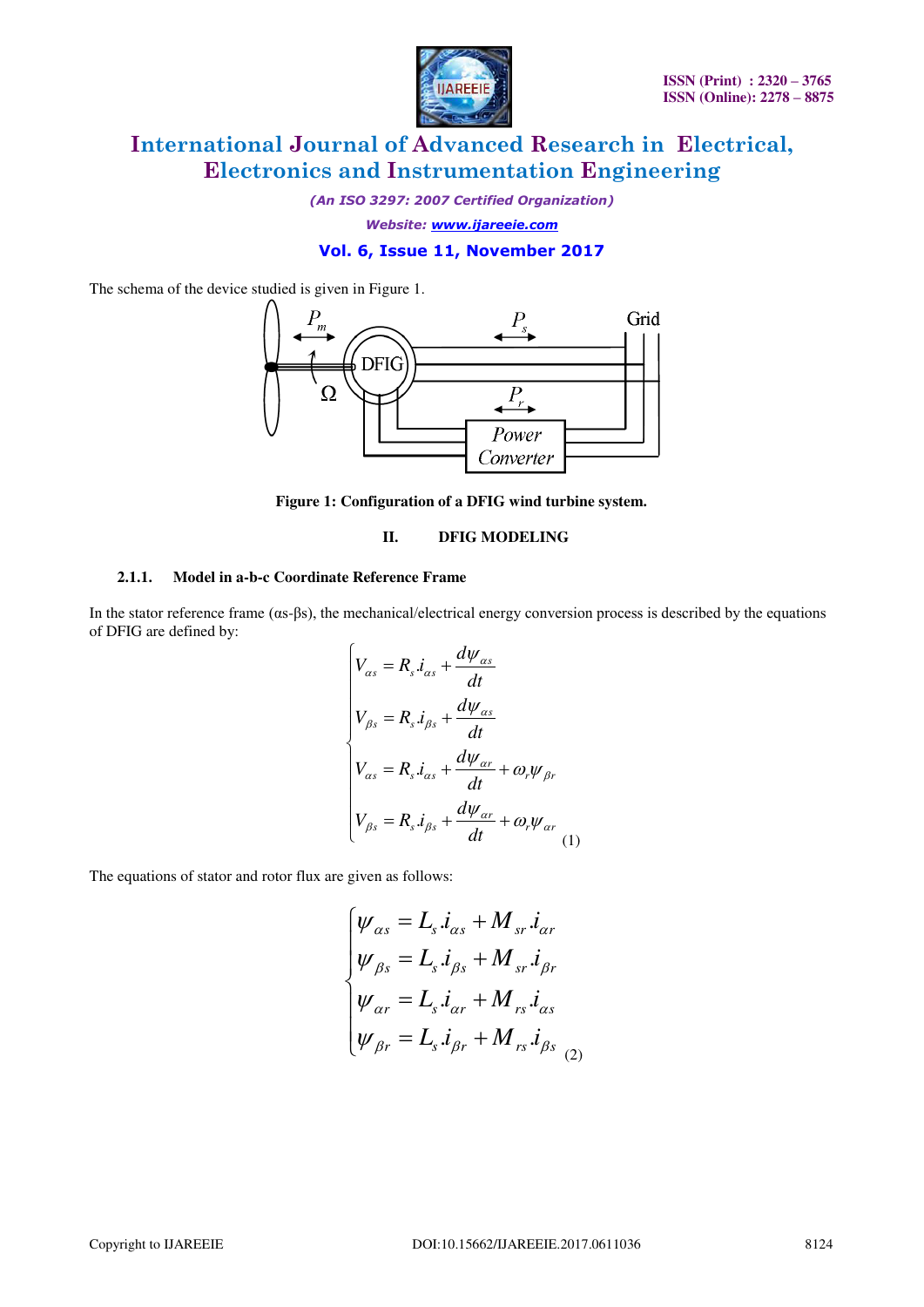

*(An ISO 3297: 2007 Certified Organization)* 

*Website: [www.ijareeie.com](http://www.ijareeie.com/)* 

#### **Vol. 6, Issue 11, November 2017**

The electromagnetic torque can be expressed by:

$$
C_{em} = p \frac{M_{sr}}{L_r} \left( \psi_{ds} I_{qr} - \psi_{qs} I_{dr} \right) \tag{3}
$$

The principle of vector control with stator flux oriented of the DFIG is shown in Figure 2. The stator flux vector will be aligned on the'd' axis and the stator voltage vector on the 'q' axis, this last constraint is favourable to obtain a simplified control model.



**Figure 2: Block diagram of speed and reactive power.Controls of DFIG.** 

In a stationary reference frame (α*s-*β*s*), The DFIG electrical equations written in the state-space can be expressed as follows:

$$
\begin{cases}\n\frac{dX}{dt} = AX + BU \\
Y = CX\n\end{cases} \quad (4)
$$
\n
$$
\text{With } X = \left[ i_{\alpha s} i_{\beta s} \Phi_{\alpha r} \Phi_{\beta r} \right]' , Y = \left( \frac{i_{\alpha s}}{i_{\beta s}} \right)_{\text{and}}
$$
\n
$$
u = \left[ u_{\alpha s} u_{\beta s} u_{\alpha r} u_{\beta r} \right]'
$$
\n
$$
A = \left[ \begin{array}{cc} A_{11} & A_{12} \\ A_{21} & A_{22} \end{array} \right] , B \left[ \begin{array}{cc} B_{11} & B_{12} \\ B_{21} & B_{22} \end{array} \right] , I = \left[ \begin{array}{cc} 1 & 0 \\ 0 & 1 \end{array} \right] \quad \text{and} \quad J = \left[ \begin{array}{cc} 1 & 0 \\ 0 & 1 \end{array} \right]
$$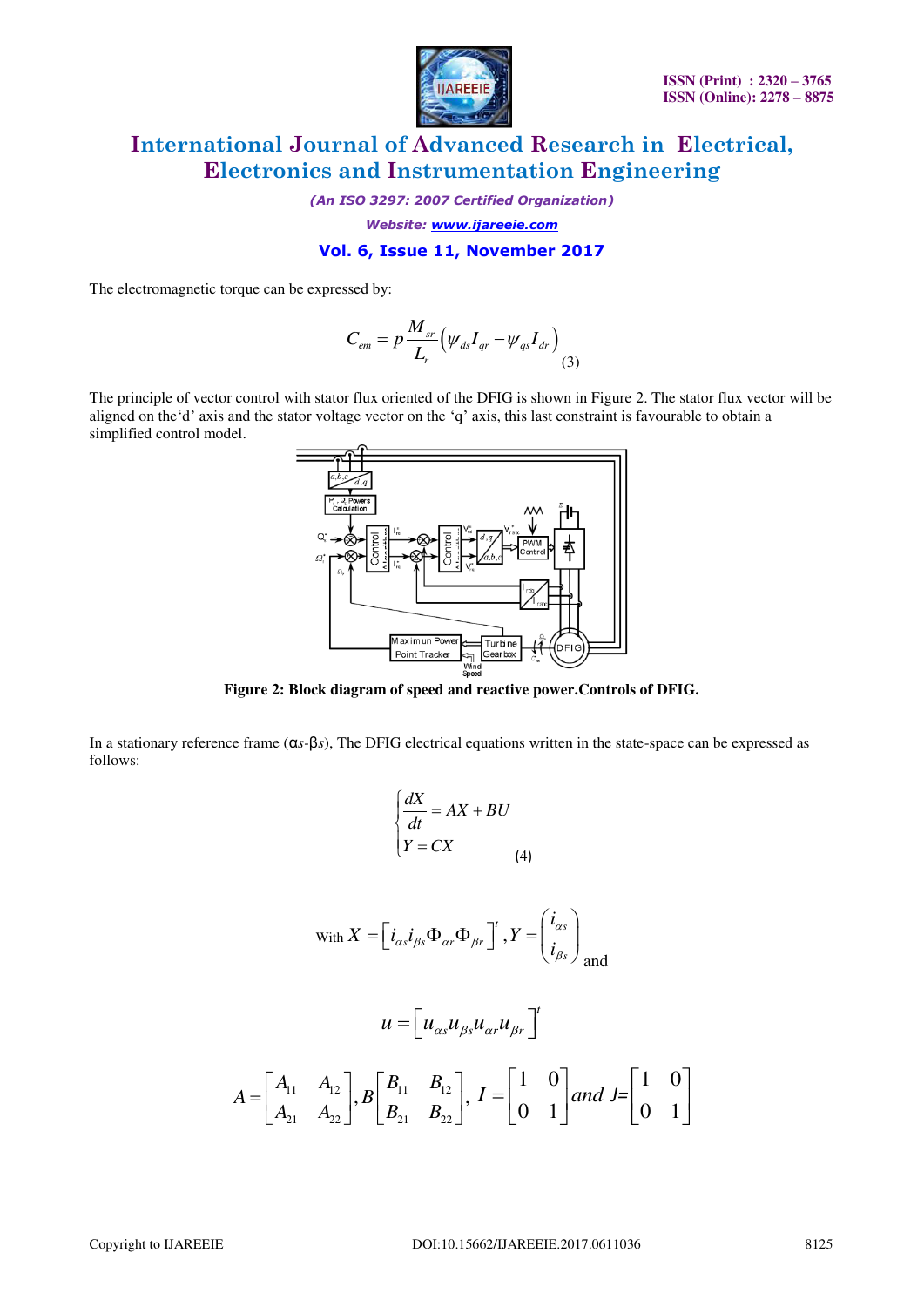

*(An ISO 3297: 2007 Certified Organization) Website: [www.ijareeie.com](http://www.ijareeie.com/)*  **Vol. 6, Issue 11, November 2017** 

With

$$
A_{11} = \begin{bmatrix} \left(\frac{-1}{\sigma\tau_s} \frac{L_m^2}{\tau_s \sigma L_s L_r}\right) & 0\\ 0 & \left(\frac{-1}{\sigma\tau_s} \frac{L_m^2}{\tau_s \sigma L_s L_r}\right) \end{bmatrix}
$$

$$
A_{12} = \begin{bmatrix} L_m & wL_m \\ \tau_s \sigma L_s L_r & \sigma L_s L_r \\ wL_m & L_m \\ \sigma L_s L_r & \tau_s \sigma L_s L_r \end{bmatrix}
$$

$$
A_{21} = \begin{bmatrix} \frac{L_m}{\tau_s} & 0 \\ 0 & \frac{L_m}{\tau_s} \end{bmatrix} A_{22} = \begin{bmatrix} \frac{-1}{\tau_s} & -w \\ w & \frac{-1}{\tau_s} \end{bmatrix}
$$

$$
B_{11} = \begin{bmatrix} \frac{1}{\sigma L_s} & 0 \\ 0 & \frac{1}{\sigma L_s} \end{bmatrix} B_{12} = \begin{bmatrix} \frac{-L_m}{\sigma L_s L_r} & 0 \\ 0 & \frac{-L_m}{\sigma L_s L_r} \end{bmatrix}
$$

$$
B_{21} = \begin{bmatrix} 0 & 0 \\ 0 & 0 \end{bmatrix}, \text{ and } B_{22} = \begin{bmatrix} 1 & 1 \\ 1 & 1 \end{bmatrix}
$$
  
And  $\sigma = 1 - L_m^2(L_s L_r)$ ,  $w = p\Omega_{mec}$ 

Where, Rsand Rrare the stator and rotor resistance, respectively..Ls,Lrand Lm are the stator and rotor full inductance, the magnetization inductance, respectively.

The electromagnetic torque equation becomes[7]: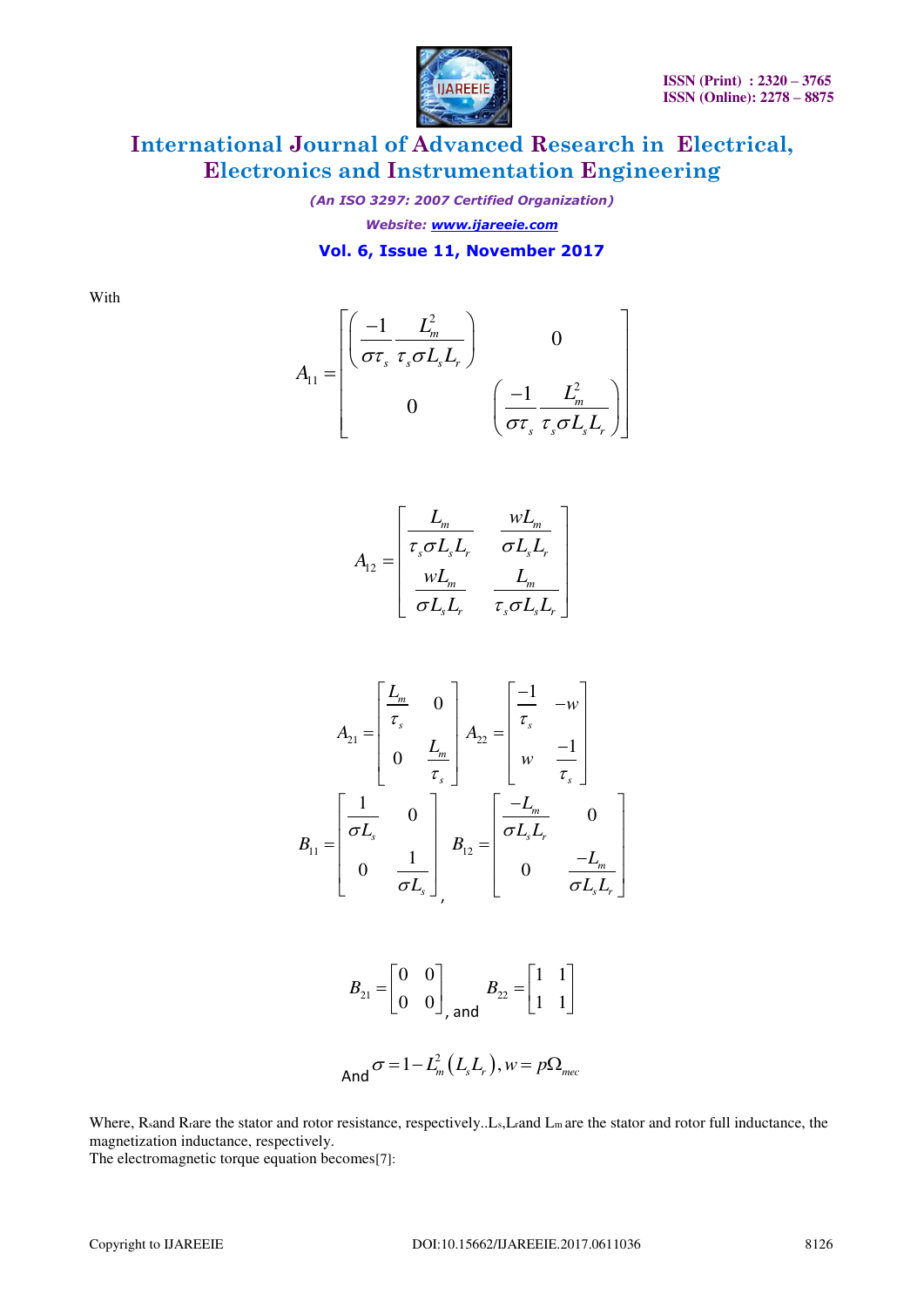

*(An ISO 3297: 2007 Certified Organization)* 

*Website: [www.ijareeie.com](http://www.ijareeie.com/)* 

#### **Vol. 6, Issue 11, November 2017**

$$
C_e = \frac{3}{2} p \frac{L_m}{L_r} \left( \Phi_{\alpha r} i_{\beta s} - \Phi_{\beta r} i_{\alpha s} \right)
$$
(5)

### **III. VECTOR CONTROL OF DFIG**

In order to establish a vector control of DFIG, we recall here its modelling in the Park frame. Theequations of the stator voltages and rotor of the DFIG are defined by equation (1 and 2).

$$
\begin{cases}\nV_{ds} = R_s \dot{i}_{\alpha s} + \frac{d}{dt} \left[ \psi_{ds} \right] - \omega_s \psi_{qs} \\
V_{qs} = R_s \dot{i}_{qs} + \frac{d}{dt} \left[ \psi_{qs} \right] + \omega_s \psi_{ds} \\
V_{dr} = R_r \dot{i}_{dr} + \frac{d}{dt} \left[ \psi_{dr} \right] - \omega_r \psi_{qr} \\
V_{qr} = R_r \dot{i}_{qr} + \frac{d}{dt} \left[ \psi_{qr} \right] + \omega_r \psi_{dr} \\
8\n\end{cases}
$$

The equations of stator and rotor flux are given as follows [8]:

$$
\begin{cases}\n\psi_{ds} = L_s \dot{i}_{ds} + M_{sr} \dot{i}_{dr} \\
\psi_{qs} = L_s \dot{i}_{qs} + M_{sr} \dot{i}_{qr} \\
\psi_{dr} = L_s \dot{i}_{dr} + M_{rs} \dot{i}_{ds} \\
\psi_{qr} = L_s \dot{i}_{qr} + M_{rs} \dot{i}_{qr} \\
\phi_{qr} = L_s \dot{i}_{qr} + M_{rs} \dot{i}_{qr}\n\end{cases}
$$

The electromagnetic torque can be expressed by:

$$
C_{em} = p \frac{M_{sr}}{L_r} \Big( \psi_{ds} I_{qr} - \psi_{qs} I_{dr} \Big) \tag{10}
$$

The principle of vector control with stator flux oriented of the DFIG is shown in Figure 3. The stator flux vector will be aligned on the'd' axis and the stator voltage vector on the 'q' axis, this last constraint is favorable to obtain a simplified control model.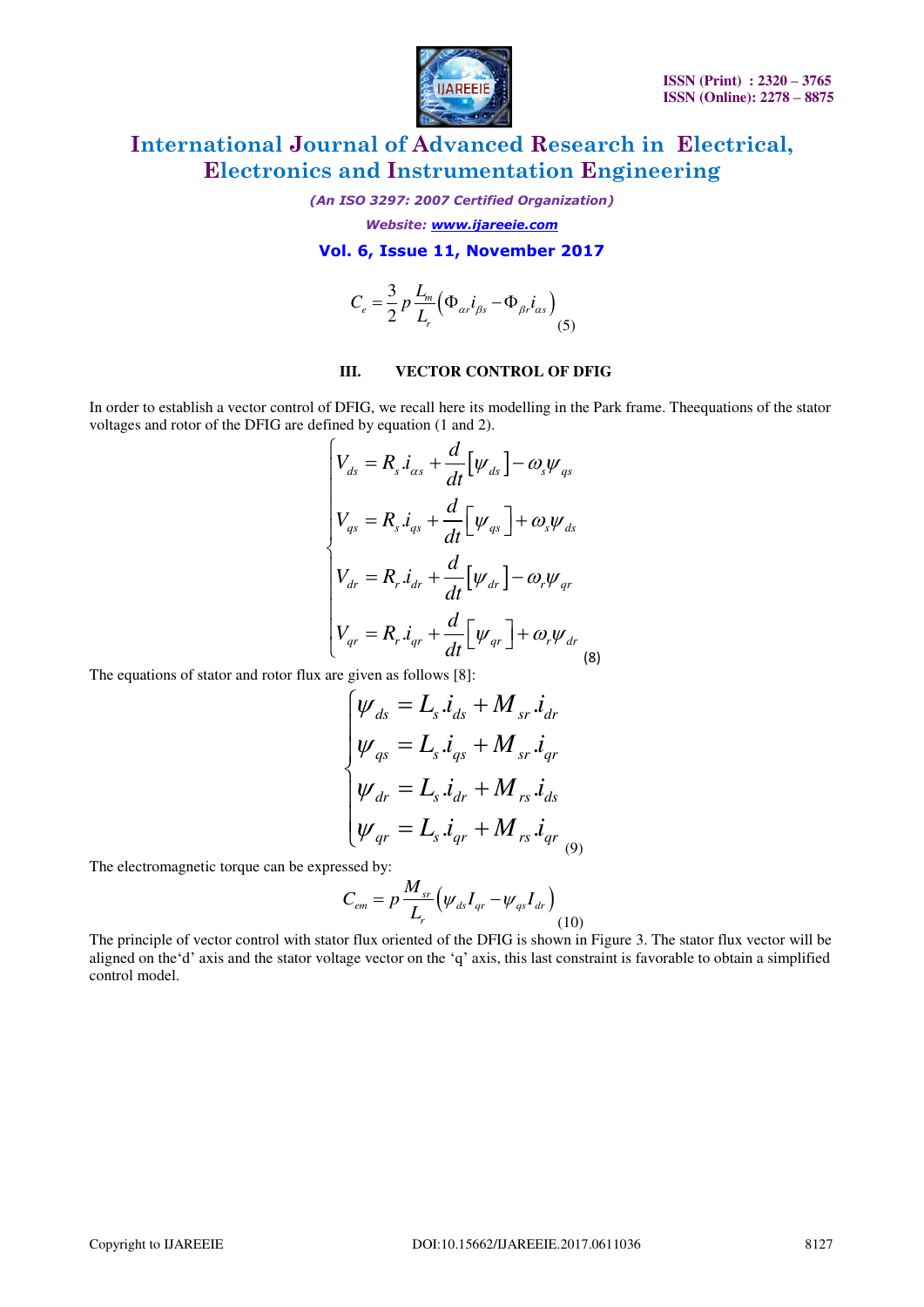

*(An ISO 3297: 2007 Certified Organization) Website: [www.ijareeie.com](http://www.ijareeie.com/)* 

**Vol. 6, Issue 11, November 2017** 



**Figure3: Stator voltage and flux vectors in the axis system.** 

The electromagnetic torque equation becomes:

$$
C_{em} = p \frac{M_{sr}}{L_r} \psi_{ds} I_{qr}
$$
\n(11)

Assuming the grid is connected to the DFIG is stable, the flux  $\psi$  dsbecomes constant. The choice of this reference makes the electromagnetic torque and the active power produced by the machine. Dependent only of 'q' axis rotor current components [9].

In the same reference, the tensions can obtain by equations:

$$
\begin{cases}\nV_{ds} = 0 \\
V_{qs} = V_s = \omega_s \psi_{ds} = \omega_s \psi_{s} \\
\end{cases}
$$

Using the previous simplifications, the stator flux equations can be written by:

$$
\begin{cases} \psi_s = L_s I_{ds} + M_{sr} I_{dr} \\ 0 = L_s I_{qs} + M_{sr} I_{qr} \end{cases} (13)
$$

The equations linking the stator currents to the rotor currents are deduced below:

$$
\begin{cases}\nI_{ds} = \frac{W_s}{L_s} - \frac{M_{sr}}{L_s} I_{dr} \\
I_{qr} = -\frac{M_{sr}}{L_s} I_{qr}\n\end{cases}
$$
\n(14)

In park reference, the stator active and reactive power of an induction machine are expressed as:

$$
\begin{cases} P_s = V_{ds} I_{ds} + V_{qs} I_{qs} \\ Q_s = V_{qs} I_{ds} + V_{ds} I_{qs} \\ (15) \end{cases}
$$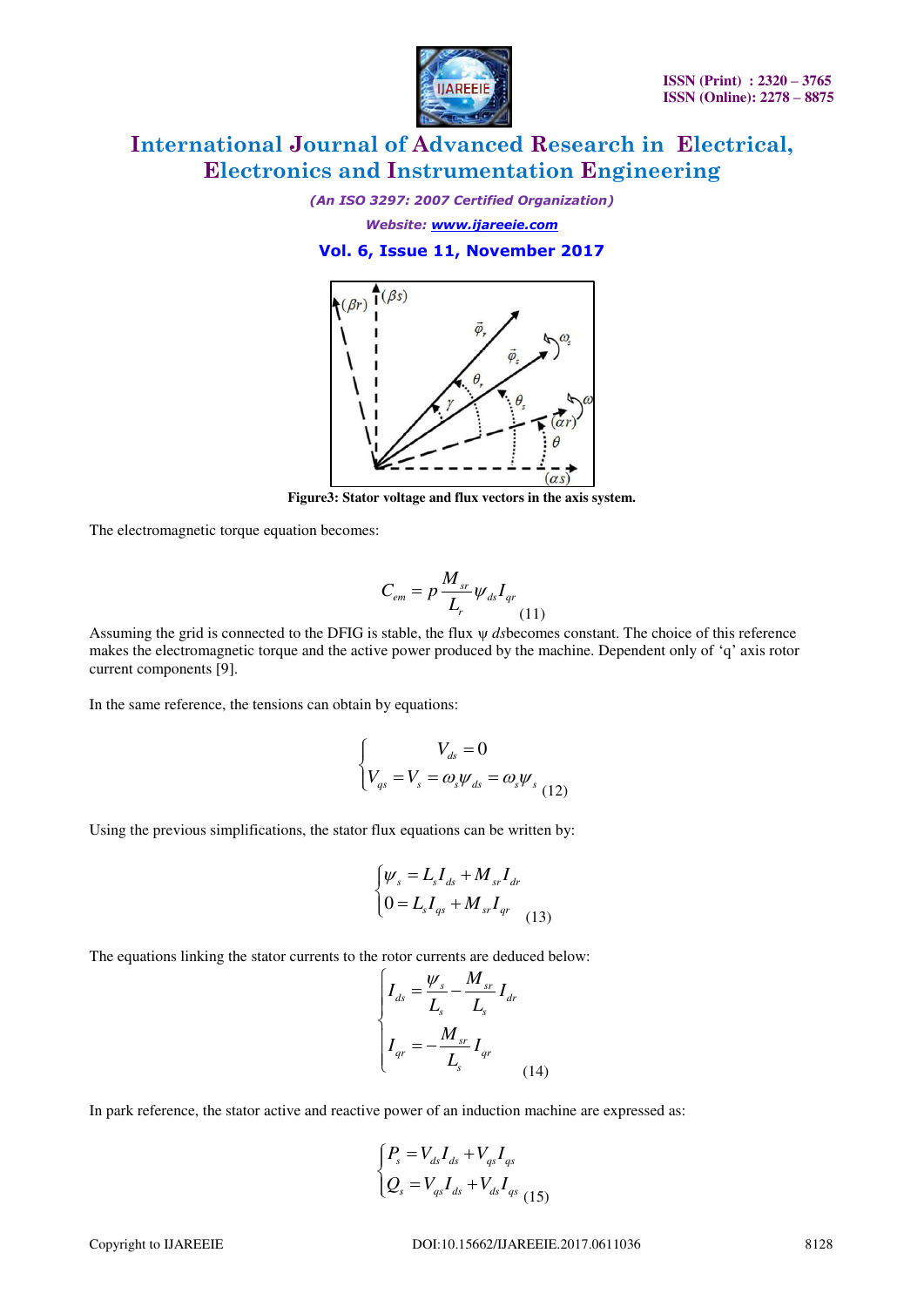

*(An ISO 3297: 2007 Certified Organization)* 

*Website: [www.ijareeie.com](http://www.ijareeie.com/)* 

### **Vol. 6, Issue 11, November 2017**

By replace the equation (14) and (15) in (16), the active and reactive powers can be written as a function of rotor currents as follows [10-12]:

$$
\begin{cases}\nP_s = -V_s \frac{M_{sr}}{L_s} I_{qr} \\
Q_s = \frac{V_s \psi_s}{L_s} - \frac{V_s M_{sr}}{L_s} I_{dr}\n\end{cases} (16)
$$

The rotor voltages can be written as a function of rotor currents as follows:

$$
\begin{cases}\nV_{dr} = R_r I_{dr} + \left(L_r - \frac{M_{sr}^2}{L_s}\right) \frac{d}{dt} I_{dr} + g \omega_s \left(L_r - \frac{M_{sr}^2}{L_s}\right) I_{qr} \\
V_{qr} = R_r I_{qr} + \left(L_r - \frac{M_{sr}^2}{L_s}\right) \frac{d}{dt} I_{qr} + g \omega_s \left(L_r - \frac{M_{sr}^2}{L_s}\right) I_{dr} + g \omega_s \frac{M_{sr} V_s}{\omega_s L_s} \end{cases} (17)
$$

After applying the Laplace transformation to the equations (16) and (17) gives:

$$
\begin{cases}\nV_{dr} = \left[R_r + \left(L_r - \frac{M_{sr}^2}{L_s}\right)S\right]I_{dr} - g\omega_s\left(L_r - \frac{M_{sr}^2}{L_s}\right)I_{qr} \\
V_{qr} = \left[R_r + \left(L_r - \frac{M_{sr}^2}{L_s}\right)S\right]I_{qr} + g\omega_s\left(L_r - \frac{M_{sr}^2}{L_s}\right)I_{dr} + g\omega_s\frac{M_{sr}V_s}{\omega_sL_s}\right] \n\end{cases} \tag{18}
$$

#### **IV. MODELLING OF DFIG WITH STATOR INTER–TURN FAULT**

A DFIG model in a-b-c coordinate reference frame is derived to describe the inter-turn short circuit fault at any level in any single phase of rotor. In this model, the fault position parameter  $x f$  is defined as below for three cases that fault occurs in phase 'a', 'b' and 'c', respectively.

$$
f_a = \begin{bmatrix} 1 & 0 & 0 \end{bmatrix}^t, f_b = \begin{bmatrix} 0 & 1 & 0 \end{bmatrix}^t, f_c = \begin{bmatrix} 0 & 0 & 1 \end{bmatrix}^t
$$

The fault level parameter  $\gamma$  denotes the fraction of the shorted winding.

For modelling this defect, we assume that a number of turns  $\lt \gamma$  » from among those  $\lt \lt a$  » is shortcircuited. This section of turns short circuit is defined by coefficient«  $\gamma$  » between the number of turns short - circuited and the total number of turns of the phase « a », this coefficient is introduced in the mathematical model governing the operation of themachine, The modeling of the DFIG with fault is to introduce resistance  $\kappa_f R$  » in parallel with the turns short circuit in phase infected (Figure 4).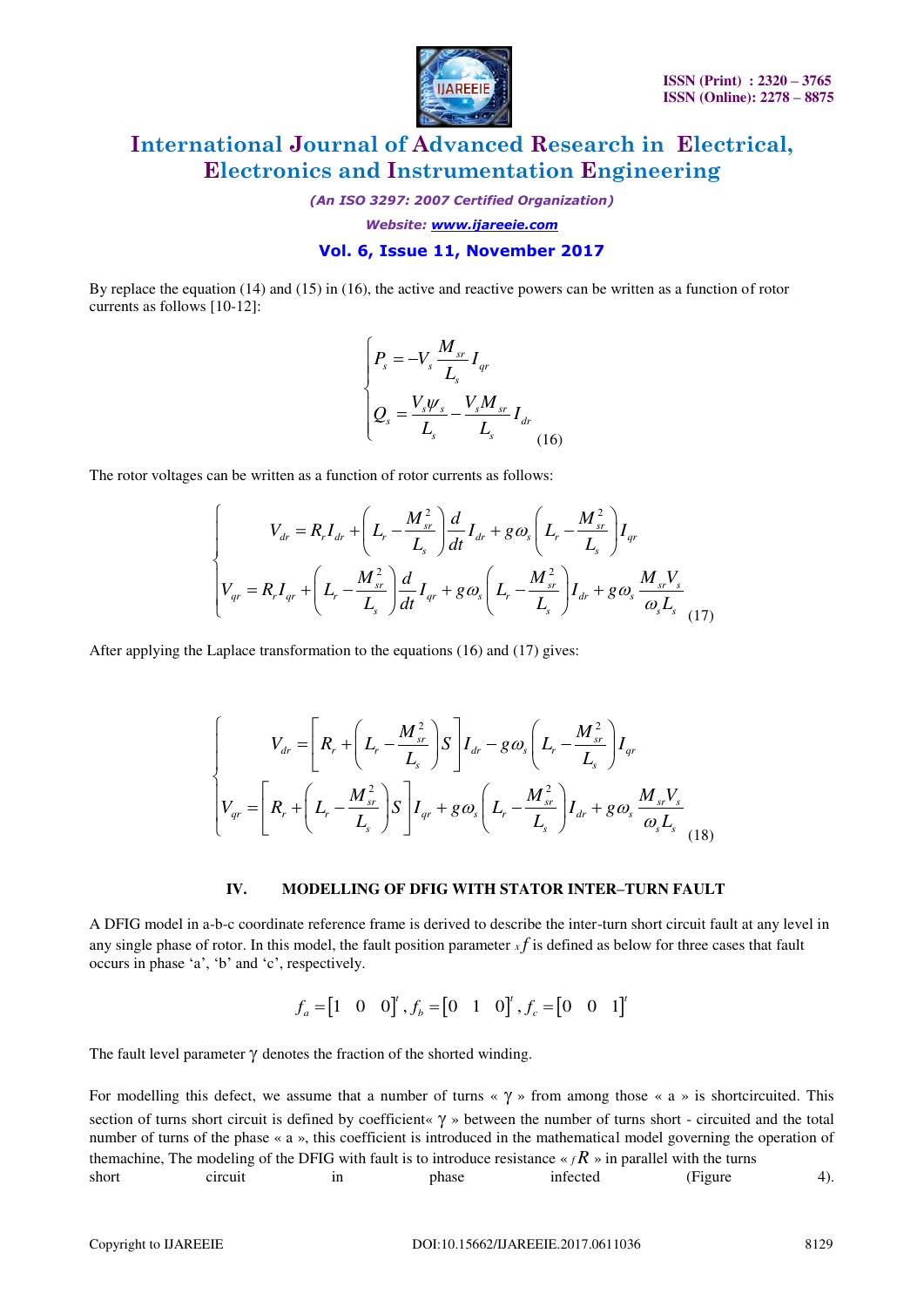

*(An ISO 3297: 2007 Certified Organization)* 

*Website: [www.ijareeie.com](http://www.ijareeie.com/)* 

### **Vol. 6, Issue 11, November 2017**

A voltage will be induced in mesh short-circuit, the voltage induced circulating current in the shorted turns called fault current, This latter has a proportional relationship with the fault resistance and induced voltage.

Therefore the inductance and resistance of the faulty phase change and the mutual inductancebetween this phase and all other windings of the machine well be changed. The new form of theequations of stator voltages is then rewritten as follows [13]:

$$
[V_s] = [R_s][I_s] + \frac{d[\psi_s]}{dt}
$$



**Figure 4: Stator winding configuration with the inter-turn short circuit fault in phase 'a'.** 

The stator resistance matrix can be rewritten as follows:

$$
\begin{bmatrix} R_s \end{bmatrix} = \begin{bmatrix} (1-\gamma)R_s & 0 & 0 & \gamma.R_s \\ 0 & R_s & 0 & 0 \\ 0 & 0 & R_s & 0 \\ 0 & 0 & 0 & \gamma.R_s \end{bmatrix}
$$
 (19)

However, we keep the matrix of stator voltages unchanged [14-16].

If we mean by « $\gamma$  » fraction of the number of shorted turns of phase « a », then we have a healthy portion of a fraction  $1-\gamma$  of turns and we suppose the phases "b" and "c" healthy. We will have the new inductance stator matrix following: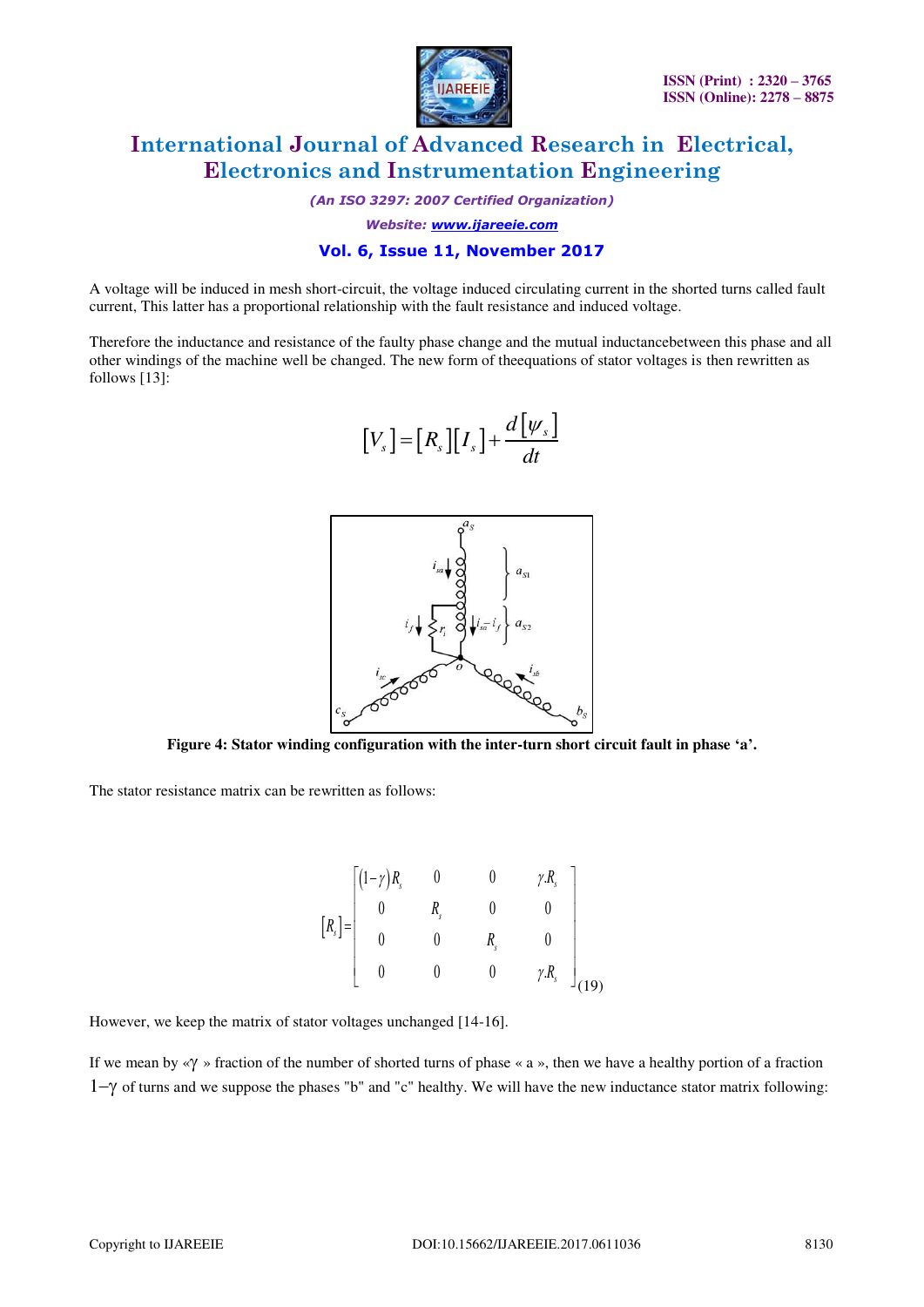

*(An ISO 3297: 2007 Certified Organization) Website: [www.ijareeie.com](http://www.ijareeie.com/)* 

#### **Vol. 6, Issue 11, November 2017**

$$
\begin{bmatrix} L_{ss} \end{bmatrix} = L_{fs} diag\left[ (1-\gamma)11\gamma \right] + M_{s} \begin{bmatrix} (1-\gamma)^{2} & -\frac{(1-\gamma)}{2} & -\frac{(1-\gamma)}{2} & \gamma(1-\gamma) \\ -\frac{(1-\gamma)}{2} & 1 & -\frac{1}{2} & -\frac{\gamma}{2} \\ -\frac{(1-\gamma)}{2} & -\frac{1}{2} & 1 & -\frac{\gamma}{2} \\ \gamma(1-\gamma) & -\frac{\gamma}{2} & -\frac{\gamma}{2} & \gamma^{2} \end{bmatrix}_{(20)}
$$

Therefore, the matrix of mutual inductances is:

$$
\begin{bmatrix}\n(1-\gamma)\cos(\theta_r) & (1-\gamma)\cos\left(\theta_r + \frac{2\pi}{3}\right) & (1-\gamma)\cos\left(\theta_r - \frac{2\pi}{3}\right) \\
\cos(\theta_r - \frac{2\pi}{3}) & \cos(\theta_r) & \cos\left(\theta_r + \frac{2\pi}{3}\right) \\
\cos\left(\theta_r + \frac{2\pi}{3}\right) & \cos\left(\theta_r - \frac{2\pi}{3}\right) & \cos(\theta_r)\n\end{bmatrix}
$$
\n
$$
\gamma \cos(\theta_r) \qquad \gamma \cos\left(\theta_r + \frac{2\pi}{3}\right) \qquad \gamma \cos\left(\theta_r - \frac{2\pi}{3}\right) \qquad \gamma \cos\left(\theta_r - \frac{2\pi}{3}\right) \qquad (21)
$$

Rotor inductance matrix remains equal to that of the healthy cases.

#### **V. SLIDING MODE OBSERVER**

Many schemes have been developed to estimate parameter of DFIG from measured terminal quantities. One of these estimation systems are based on sliding mode technique. In order to obtain a better estimation, it is necessary to have dynamic representation based on the stationary ( $\alpha \beta$ ) reference frame. Since machine voltages and currents are measured in a stationary frame, it is also convenient to express these equations in stationary ( $\alpha \beta$ ) reference frame. We use the state-space form using stator currents and rotor fluxes as expressed in the previous section. The idea is that the error between the actual and observed stator currents converges to zero, which guarantees the accuracy of the rotor flux observer. So, we define a sliding surface S=[S1 S2] as to converge to zero the two sliding variables (i.e. S1=0, S2=0) [17-20] (Figure 5).



**Figure 5: Principle of sliding mode observer.**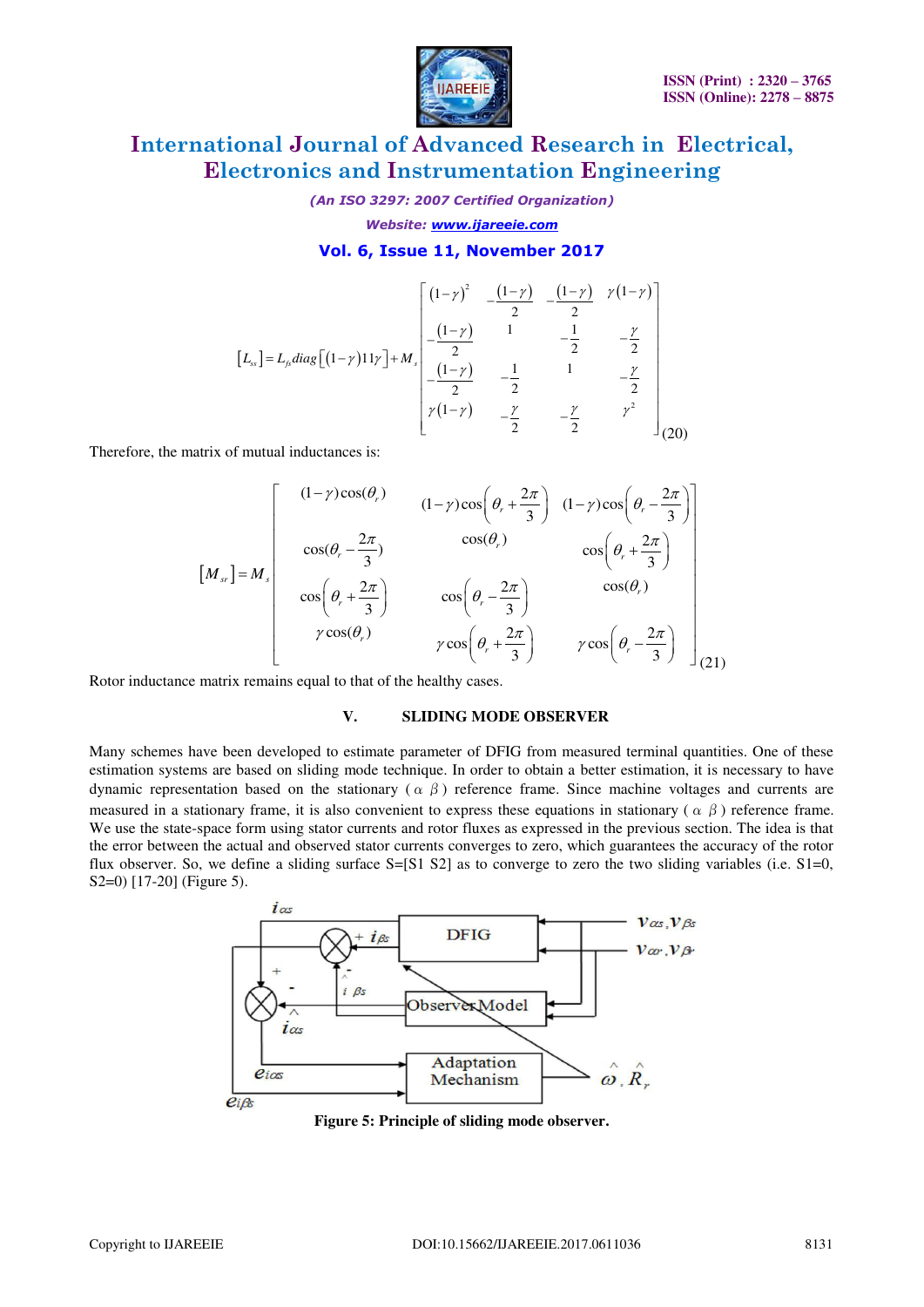

*(An ISO 3297: 2007 Certified Organization) Website: [www.ijareeie.com](http://www.ijareeie.com/)* 

**Vol. 6, Issue 11, November 2017** 

The model of the observer is written:

$$
\begin{cases}\n\frac{d\hat{X}}{dt} = \hat{A}\hat{X} + BU + Gsign(Y - \hat{Y}) \\
\hat{Y} = C\hat{X} \n\end{cases}
$$
\n(22)\n
$$
X = \begin{bmatrix} i_{\alpha s} i_{\beta s} \Phi_{\alpha r} \Phi_{\beta r} \end{bmatrix}^t, Y = \begin{pmatrix} i_{\alpha s} \\
i_{\beta s} \end{pmatrix}
$$
\nWith

W

$$
u = \left[ u_{\alpha s} u_{\beta s} u_{\alpha r} u_{\beta r} \right]^t
$$

$$
A = \begin{bmatrix} -\left(\frac{R_s}{\sigma L_s} + \left(\frac{R_r L_m^2}{\sigma L_s L_r^2}\right)\right)I & \frac{L_m}{\sigma L_s L_r^2} \left(\frac{R_r}{L_r}I - \omega J\right) \\ \left(\frac{L_m R_r}{L_r}\right)I & -\left(\frac{R_r}{L_r}I - \omega J\right) \end{bmatrix}
$$

$$
\hat{A} = \begin{bmatrix}\n-\left(\frac{R_s}{\sigma L_s} + \left(\frac{R_r L_m^2}{\sigma L_s L_r^2}\right)\right)I & \frac{L_m}{\sigma L_s L_r^2} \left(\frac{R_r}{L_r}I - \hat{\omega}J\right) \\
\left(\frac{L_m R_r}{L_r}\right)I & -\left(\frac{R_r}{L_r}I - \hat{\omega}J\right) \\
B = \begin{bmatrix}\n\frac{1}{\sigma L_s}I & \frac{L_m}{\sigma L_s L_r}I \\
0_{2 \times 2} & I\n\end{bmatrix}, \quad C = \begin{bmatrix}\n1 & 0 & 0 & 0 \\
0 & 1 & 0 & 0\n\end{bmatrix}
$$
\n
$$
J = \begin{bmatrix}\n0 & -1 \\
1 & 0\n\end{bmatrix}, \quad I = \begin{bmatrix}\n1 & 0 \\
0 & 1\n\end{bmatrix}
$$

We put

$$
a = \frac{1}{\sigma L_s} \left( R_s + R_r \frac{L_m^2}{L_r^2} \right), b = \sigma L_s L_r, \sigma = 1 - \frac{L_m^2}{L_s L_r}
$$

$$
I_s = \left[ sign(S_1) sign(S_2) \right]^T and \begin{cases} x1 - \hat{x}1 \\ x2 - \hat{x}2 \end{cases}
$$

 $S_1$ ,  $S_2$  represent the sliding surfaces.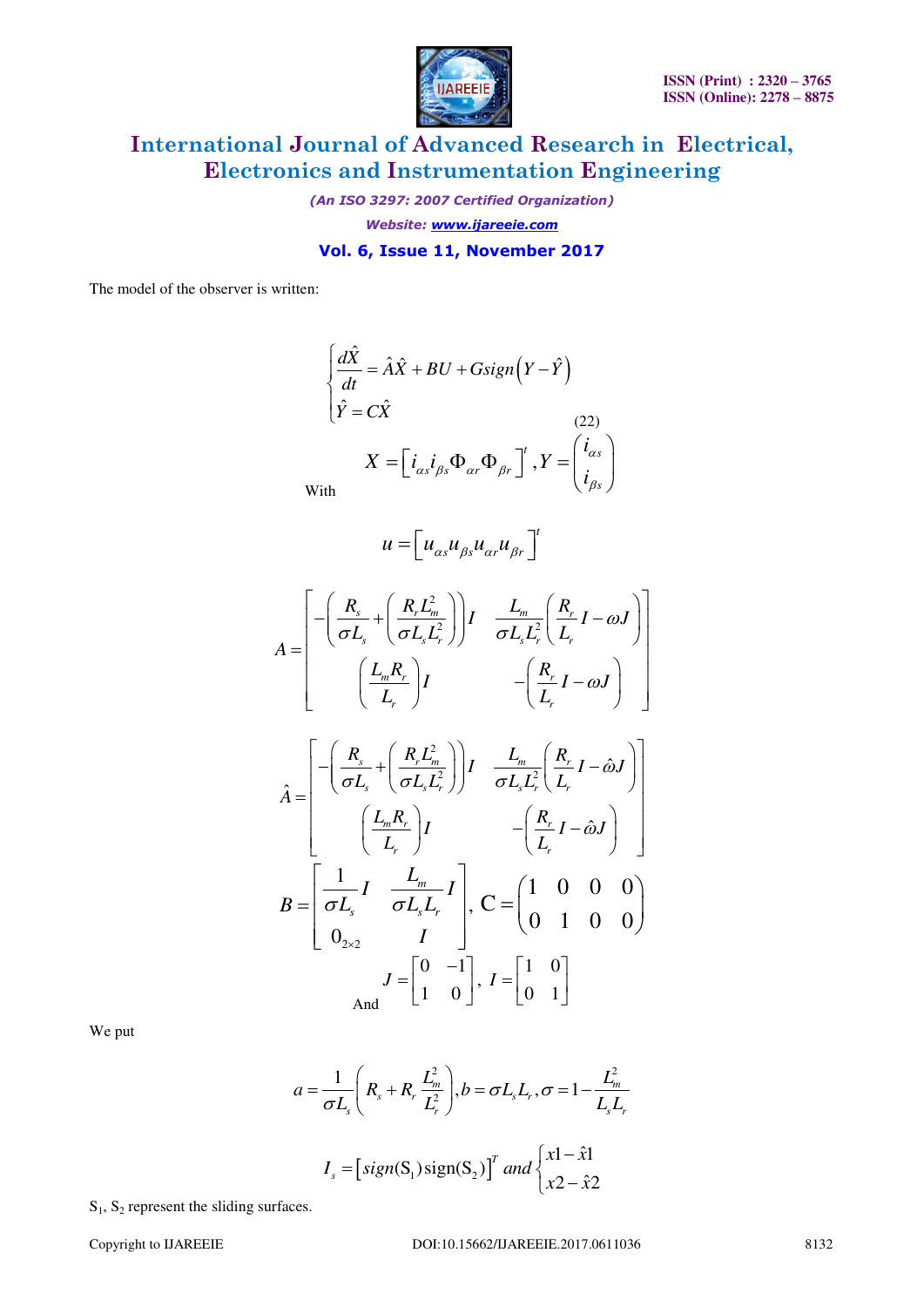

*(An ISO 3297: 2007 Certified Organization)* 

*Website: [www.ijareeie.com](http://www.ijareeie.com/)* 

### **Vol. 6, Issue 11, November 2017**

The gains:  $q1, \lambda_1^T, \lambda_2^T, \lambda_3^T, \lambda_4^T, \lambda_5^T$  are calculated to ensure the asymptotic convergence of errors estimation. They are given by:

$$
\begin{bmatrix} \lambda_1^T \\ \lambda_2^T \end{bmatrix} = D^{-1} \begin{bmatrix} \delta_1 & 0 \\ 0 & \delta_2 \end{bmatrix}
$$
  

$$
D = \frac{1}{\left(a^2 + (kpx_5)^2\right)} \begin{bmatrix} a & -kpx_5 \\ kpx_5 & a \end{bmatrix}
$$
  

$$
\begin{bmatrix} \lambda_{31} & \lambda_{32} \\ \lambda_{41} & \lambda_{42} \end{bmatrix} = \begin{bmatrix} -c & -px_5 \\ px_5 & -c \end{bmatrix} \begin{bmatrix} q_3 & 0 \\ 0 & q_4 \end{bmatrix} \begin{bmatrix} \delta_1 & 0 \\ 0 & \delta_2 \end{bmatrix}
$$
  

$$
\begin{bmatrix} \frac{\lambda_{51}}{\delta_1} & \frac{\lambda_{52}}{\delta_2} \end{bmatrix} = d \begin{bmatrix} x_2 & -x_1 \end{bmatrix}
$$
  

$$
\begin{bmatrix} \delta_1 > |e_3|_{\text{max}} \\ \delta_2 > |e_4|_{\text{max}} \end{bmatrix} \begin{bmatrix} q_1 > 0 \\ q_2 > 0 \\ q_3 > 0 \end{bmatrix}
$$

The residual signal is calculated as  $r = \left[ Y - \hat{Y} \right]$  follows, and we define as the detection threshold (lower limit), which

is set according to some pre-specified (expected) system performances. The objective is to determine the mechanism adaptation of the speed and therotor resistance. The structure of the observer is based on the DFIG model in stator reference frame.

The rotor resistance estimation can be written as follows:

$$
\hat{R}_r = \int_0^t \lambda \left[ \frac{L_m}{bL_r} \left( \hat{\Phi}_{\alpha r} signe_{i\alpha s} + \hat{\Phi}_{\beta r} signe_{i\beta s} \right) \right] dt + \frac{1}{\sigma L_s} \left( \hat{i}_{\alpha s} signe_{i\alpha s} + \hat{i}_{\beta s} signe_{i\beta s} \right) \right]
$$
\n(24)

With:  $\lambda$  is a positive scalar.

#### **VI. SIMULATION RESULTS**

The simulation behaviour of DFIG that we present in this part will help analyze the outputs variables with stator active and reactive power imposition to maximize the developed for both conditions with and without stator interturn short circuit fault applied as a wind turbine generator. The technique presented in the previous sections has been implemented in the MATLAB/simulink. The simulation test involves the wind speed variation and the reactive power reference constant equals to zero, as shown in the Table 1.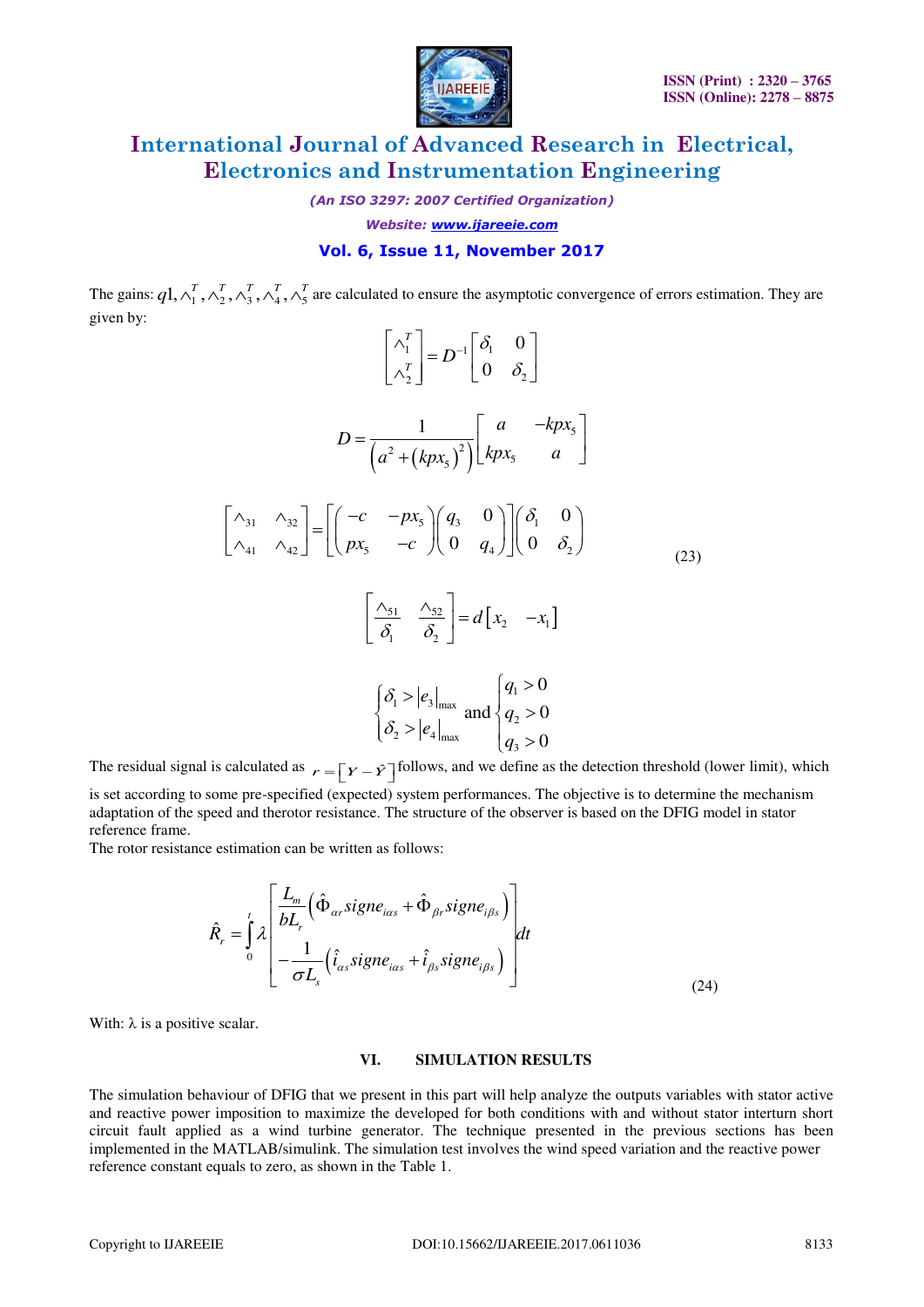

*(An ISO 3297: 2007 Certified Organization)* 

*Website: [www.ijareeie.com](http://www.ijareeie.com/)* 

### **Vol. 6, Issue 11, November 2017**

#### **6.1. Health Operation**

Several tests have been performed to check the accuracy of the proposed model in the first step, the DFIG is tested and simulated in a healthy operation with a rotor speed of 1440 rpm. The wind speed applied to the machine then active and reactive power developed as shown in Figures6-11.

| t (s ˈ      |             |   |  |
|-------------|-------------|---|--|
| V(m/s)      | $1^{\circ}$ | Δ |  |
| Qsref (var) |             |   |  |



**Table 1: Variation of wind speed** 

**Figure 6: Speed of healthy DFIG and its reference with variation of wind speed.** 

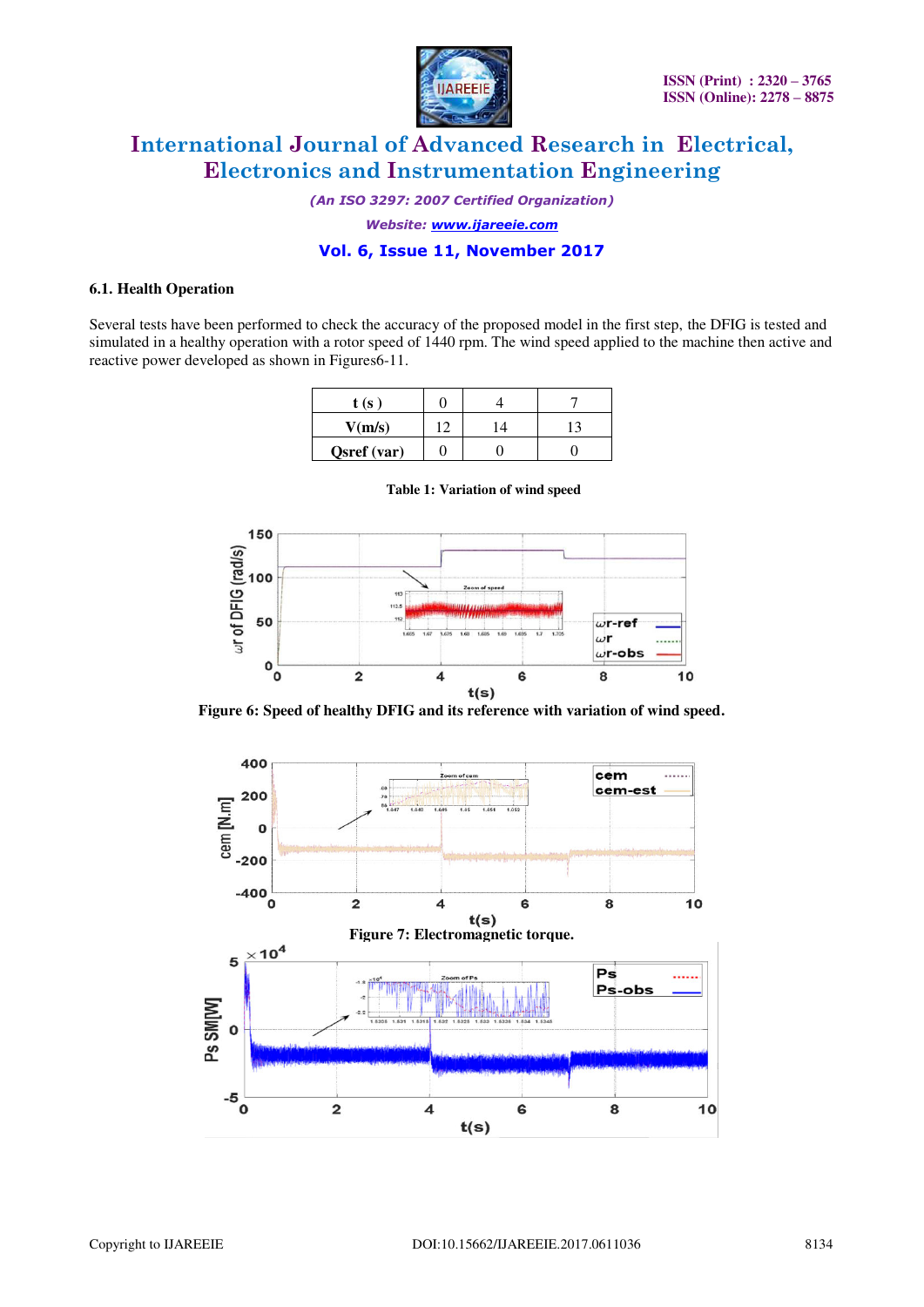

*(An ISO 3297: 2007 Certified Organization) Website: [www.ijareeie.com](http://www.ijareeie.com/)*  **Vol. 6, Issue 11, November 2017** 



**Figure 8: Stator active and reactive powers of healthy DFIG with wind speed variation.** 

#### **6.2. Inter-turn Stator Fault Operation of the DFIG**

In this part, we present simulation results for the DFIG operation with stator inter-turn short circuit fault. The inter-turn fault is introduced in winding of stator phase "a". The degree of short-circuit and the time of its application is presented in Table 2.

| t(s)    |  |
|---------|--|
| $g(\%)$ |  |

**Table 2: Degree of short-circuit and the time of its application.** 

We present simulation results for the DFIG operation with stator inter-turn short circuit fault. The inter-turn fault is introduced in winding of stator phase "a". Wenote that the performances of DFIG reduced when the increase of the fault dergre that influences on the equilibrium of the three stator phases and therefore the equilibrium of the stator currents which affects the power output, this increase is due to the presence of short-circuit fault. Their responses present a deformations after augmentation of stator and rotor short-circuit fault degree to 5% à time t=1s.



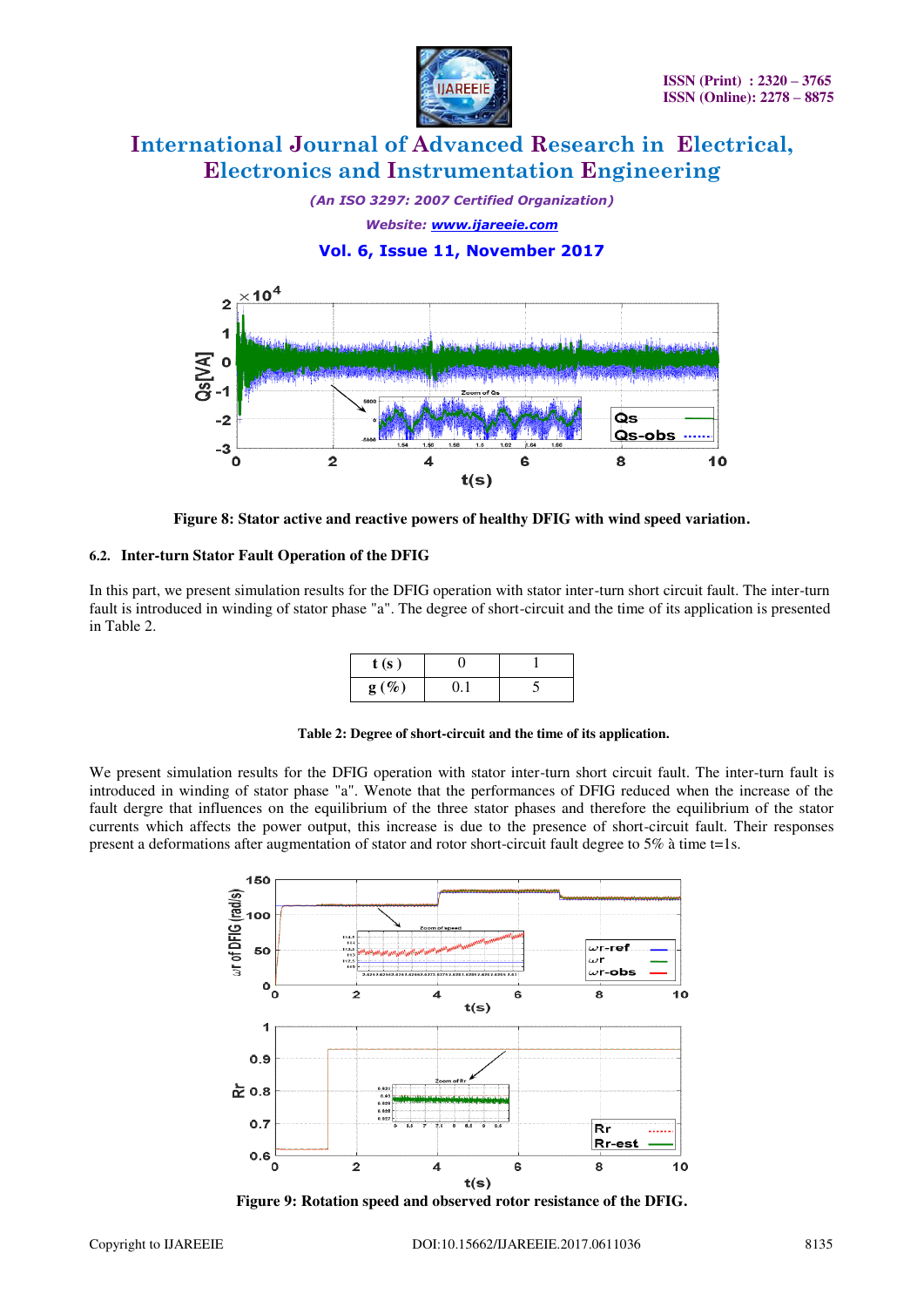

*(An ISO 3297: 2007 Certified Organization) Website: [www.ijareeie.com](http://www.ijareeie.com/)* 

### **Vol. 6, Issue 11, November 2017**



**Figure 10: Stator reactive and active powers of faulty DFIG with wind speed variation.** 



**Figure 11: Stator phase current of healthy DFIG and its zoom with speed wind variation.**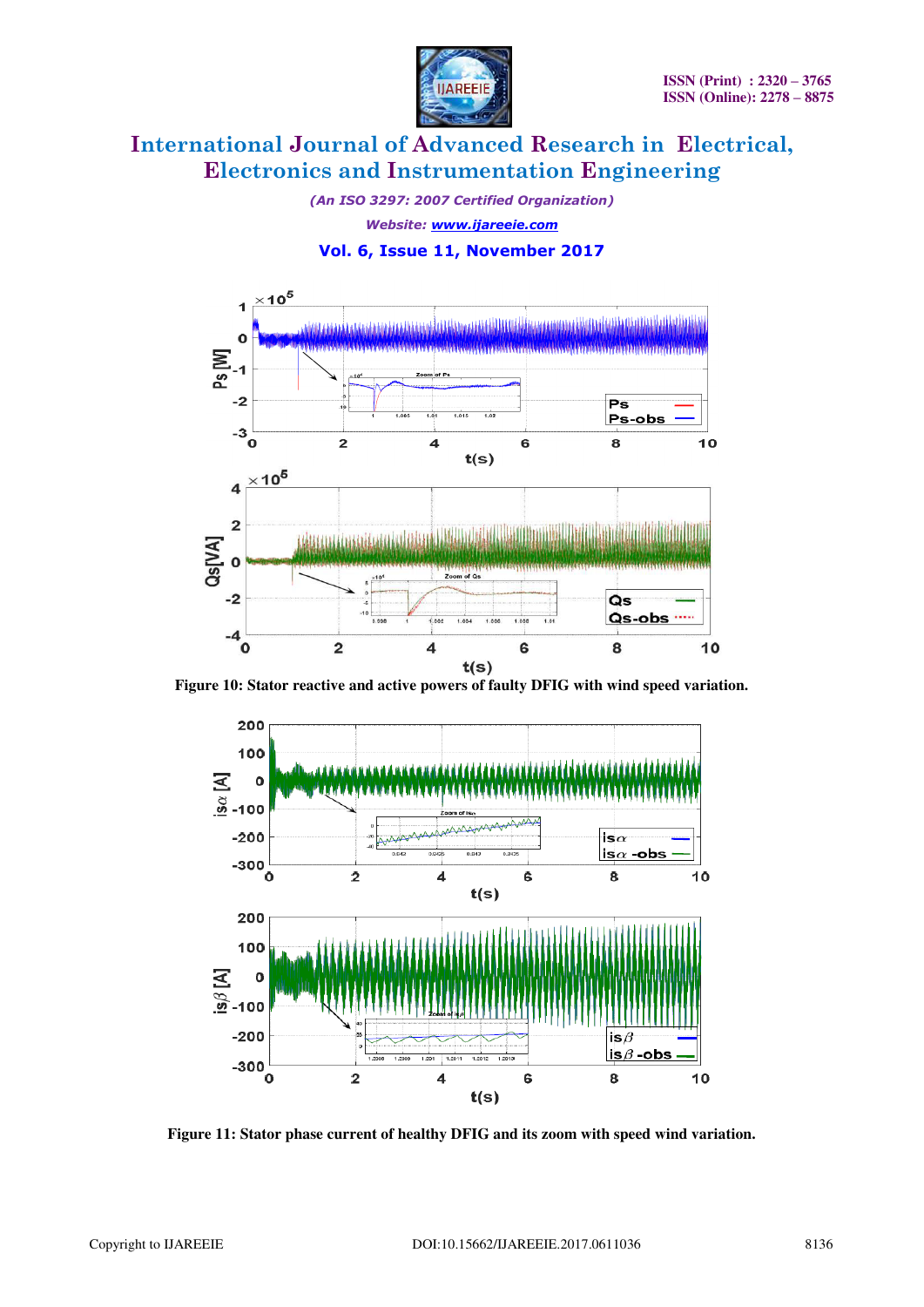

*(An ISO 3297: 2007 Certified Organization)* 

*Website: [www.ijareeie.com](http://www.ijareeie.com/)* 

#### **Vol. 6, Issue 11, November 2017**

#### **VII. CONCLUSION**

In this paper a new method has been presented to modeling of doubly-fed induction generator (DFIG)based wind turbine, and a new scheme of sliding mode observer of Double Fed Induction Generator, based on theestimation of the value of the rotor resistance. The estimation of the rotor resistance is based on the use of theerror between real and estimated value of DFIG in faulty condition, this will have to improve the performances ofrobustness and stability and precision for the sliding mode observer. The results show that the proposed, even inpresence of rotor resistance variation. The FTC control strategy has been validated steady-state conditions byMatlab/simulink.

#### **Wind Turbine Parameters**

Rated power: Ps=7500W Moment of the inertia:  $J = 0.31125$  kg.m<sup>2</sup> Wind turbine radius:  $R = 3m$ Gear box ratio:  $G = 5.4$ Air density:  $\rho = 1.25$  kg/m<sup>3</sup>

#### **DFIG Parameters**

Rated power: 7500W Mutual inductance: Lm = 0.0078 H Stator leakage inductance: Ls = 0.0083 H Rotor leakage inductance: Lr= 0.0081 H Stator resistance: Rs =  $0.455 \Omega$ Rotor resistance:  $Rr = 0.62 \Omega$ Number of pole pairs:  $P = 2$ Moment of the inertia:  $J = 0.31125$  kg. m<sup>2</sup> Viscous friction:  $f_v=0.00673$  kg.m<sup>2</sup>.s<sup>-1</sup>

#### **REFERENCES**

[1] Kouchih D, Tadjine M, Boucherit MS, Analysis of controlled induction motor drives with stator faults, International Symposium on Environment Friendly energies and Applications, Northumbria university, Newcastle upon Tyne, United Kingdom2012.

[2] Kouchih D, Hachelaf R,Boumalha N, Tadjine M,Boucherit MS, Vector fault tolerant control of induction motor drives subject to stator interturn faults. The 16th Power Electronics and Motion Control Conference and Exposition, Antalya, Turkey 2014.

[3] Amirat Y, Benbouzid MEH, Ahmar EL, Bensaker B,Turri S. A brief status on condition monitoring and fault diagnosis in wind energy conversion systems. Renewable and Sustainable Engergy Reviews 2009; 13: 2629-2636.

[4] Casadei D, Yazidi A, Diagnostic Technique based on Rotor Modulating Signals Signature Analysis for Doubly Fed Induction Machines in Wind Generator Systems. IEEE Industry Applications Conference2006; pp. 1525–1532.

[5] Benbouzid MEH, Review of induction motors signature analysis as a medium for faults detection. IEEE Trans. on Industrial Electronics 2000; 47: 984–993.

[6] Ebrahimkhani S, Robust fractional order sliding mode control of doubly-fed induction generator – based wind turbines .ISA Transactions 2016.

 [7] Benbouzid MEH, Bibliography on induction motors fault detection and diagnosis. IEEE Trans. on Energy Conversion 1999; 14: 1065– 1074. [8] Ghennam T, Berkouk EM, François B, Modeling and control of a doubly fed induction generator (DFIG) based wind conversion system. International Conference on Power Engineering, Energy and Electrical Drives2009.

[9] C Wei, ZZhang, Stator Current-Based Sliding Mode Observer for Sensorless Vector Contorl of Doubly-Fed Induction Geneartors. IEEE Transactions 2015; 978: 4673-7151.

[10] Zheng X, Song R, Fullorder terminal sliding mode stator flux observer for DFIG. IEEE Trans. on Application, 2016; 978: 4673-8644.

[11] Gritli Y, Stefani A,Filippetti A, Chatti A, Stator fault analysis based on wavelet technique for wind turbines equipped with DFIG, IEEE International Conference on Clean Electrical Power 2009.

[12] Dinkhauser V, Friedrich W, Detection of Rotor Turn-to-Turn Faults in Doubly-Fed Induction Generators in Wind Energy Plants by means of Observers 2009.

[13]Ur Rehman A, Yu Chen, Simulation usingMATLAB/Simulink on Rotor Winding Inter-turn Short Circuit Fault in DFIG 2016.

[14] Thomsen JS, Kallesoe CS,Stator fault modeling of induction motors, IEEEInt. Symposium on Power Electronics, Eletrical Drives, Automation and Motion 2006; 1275-1280.

[15] Abadi MB,Cruz SMA, Gonçalves AP, Mendes AMS, Ribeiro A, et al. Inter-turnfault detection in doubly-fed inductiongenerators for wind turbine applications usingthe stator reactive power analysis. Departmentof Electrical and Computer Engineering 2014.

[16] Zafar J, Gyselinck J, CUSUM based FaultDetection of Stator Winding Short Circuits inDoubly-Fed Induction Generator based WindEnergy Conversion Systems. Department ofElectrical Engineering ,UniversitéLibre de